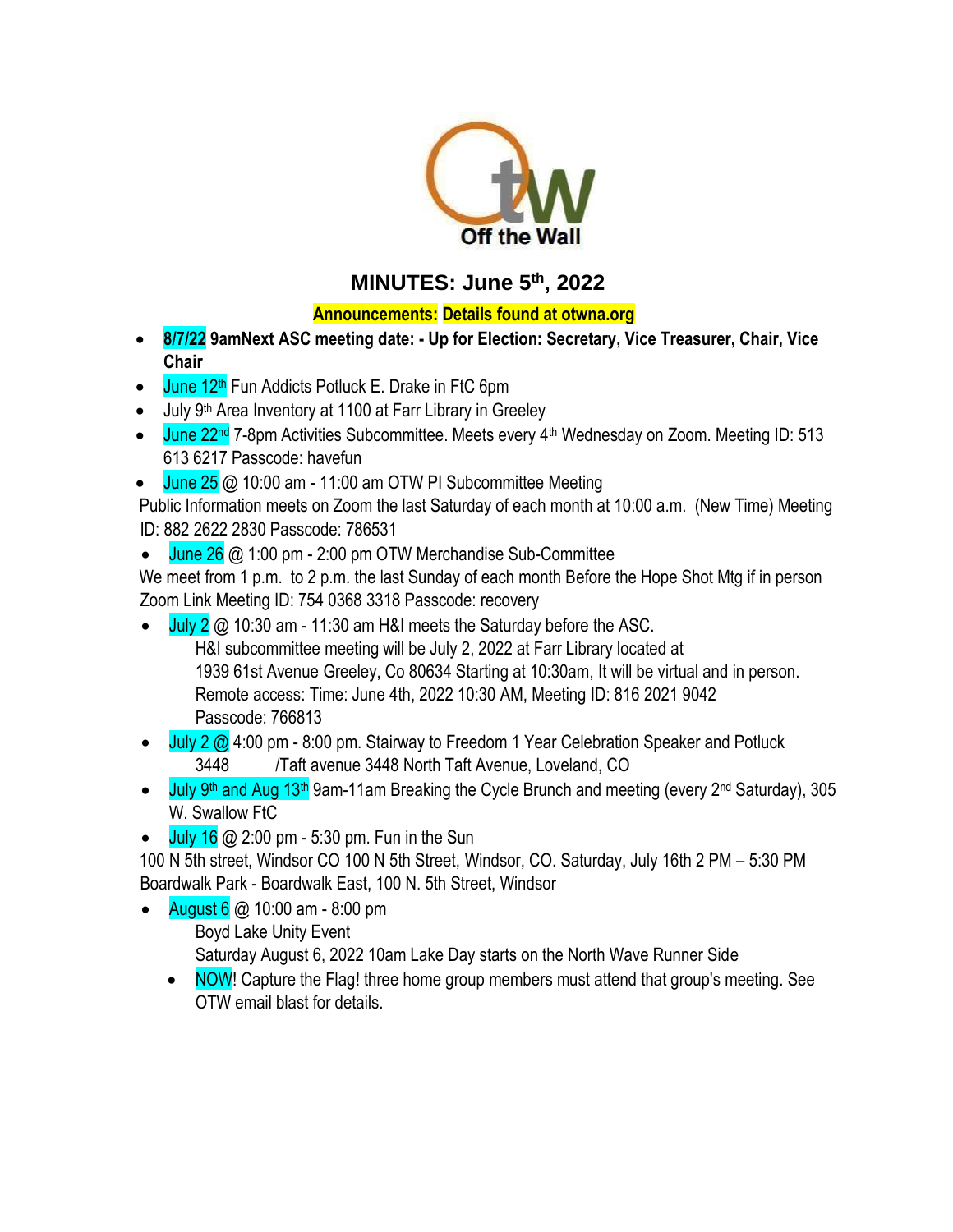**Open**: Off the Wall area opened at 9 AM with a moment of silence, followed by the Serenity Prayer and the reading of 12 Concepts and Spiritual Agreement.

#### **Group Reports:**

**Addicts Seeking Sanity**: Helen F. reporting – Addicts Seeking Sanity meets on Sundays, 4pm at 1800 21st St., Greeley,Colorado. This is an Open meeting and W/C accessible.

We did not have a Group Conscience in May and will be held instead on 6/5. Due to the reschedule, there is no Donations or Literature order at this time.

Meeting attendance is between 12-15 people with good sharing and solid recovery.Concerns: No concerns or issues to report. Votes:0 Area Donation: 0.00 Lit Order: 0.00 GSR: Helen F Alt GSR: Lisa Y

**A Secular Meeting of Narcotics Anonymous:** Helen F. reporting- A Secular NA Meeting meets online on Tuesday at 7pm

We have an average attendance of 25-30 people with newcomers looking for a clear NA message of Secular recovery.

We have not held a Group Conscience in May and are planning to do so at the end of June.

We have not yet established an account to collect a 7th Tradition at this time.

At this time, we remain an online meeting only.

Concerns: No concerns or issues to report.

## **Breaking the Cycle:** Katie M. reporting- (Women's Meeting)

Held at 305 W. Swallow Rd, Ft. Collins, CO, 80526

Meet on Monday and Wednesday at 6pm-7pm

and Second Saturday Meeting with Light Brunch

In order to best be of service Breaking the Cycle would like to strengthen the home group. In order to do so we will be moving to close the Wednesday night meeting. This group has filled some of the service positions and will be working towards holding 2 Group Consciences a month. Starting the 15th of this month we will no longer be using the blue stairs to enter the building. The church has asked us to use the front door. These changes have been sent to the web servant. \$3.60: donations to area \$9.00: Lit order

**Drugbusters**: reporting – All is well, we meet in person and on Zoom at 11am on Saturdays. 10-15 people in attendance. Looking to pause to 5:30 Sunday meeting soon until daylight savings ends. More will be revealed. \$20 donation - Boyd Lake Unity Event August 6, 2022 see website for flyer and please announce at groups. Concerns: none Votes: none, Area Donation: 20 Lit Order: 0

**Earned My Seat:** Maurice C. reporting – Maurice reporting for Earned My Seat Our meeting is currently shutting down Thursday meeting effective 5/27. Public information was made aware of this. So we have Friday 6-7 Saturday 10-11 at our first Saturday at the park was 6/4. Our meeting still needs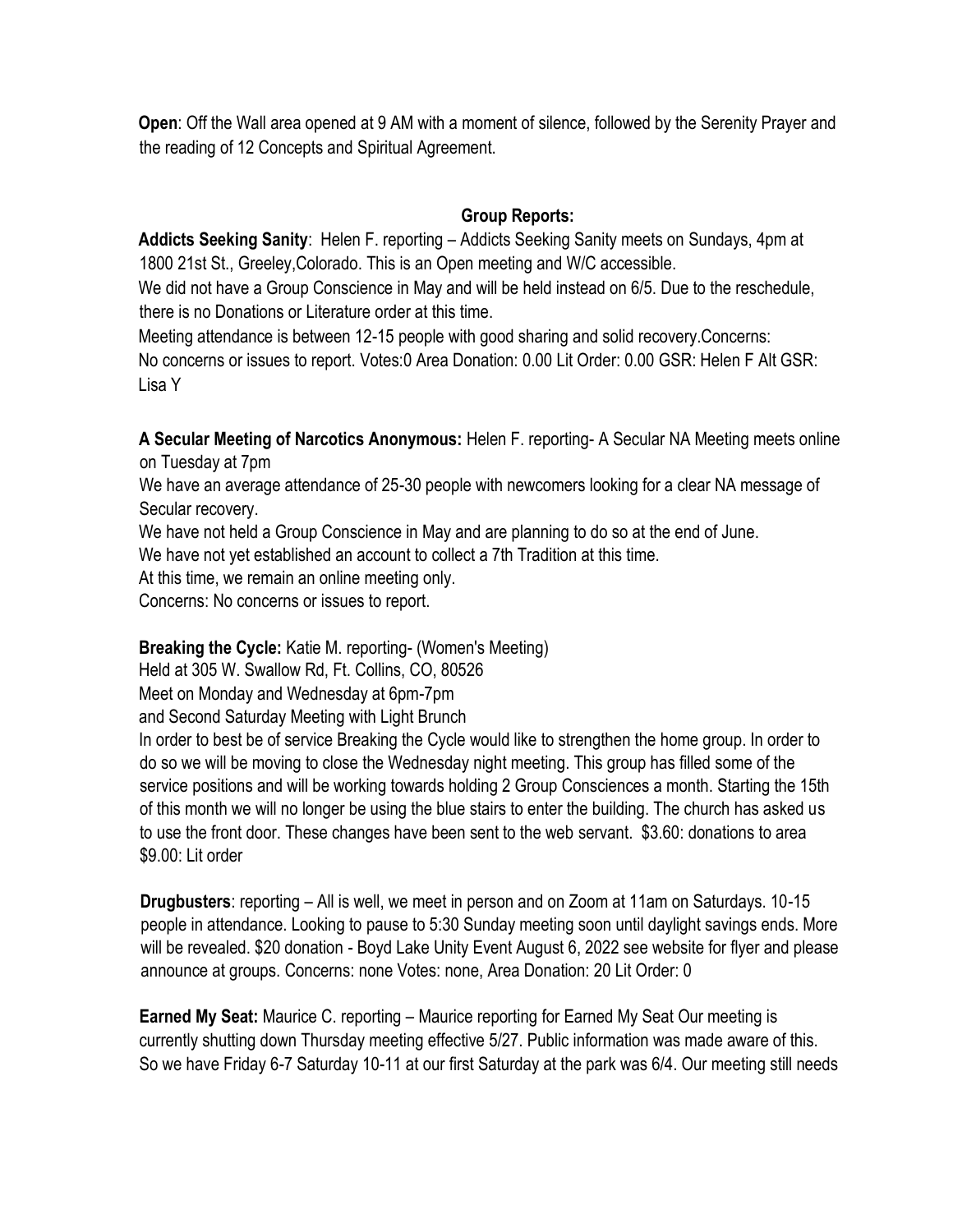support. We are averaging 5-10 people at each meeting. 7th Tradition\$ 42.00 & we have a \$65.00 literature order We don't have an area donation this month.

**Freed from Insanity**: Dana I. reporting-Freed from Insanity meets at 102 E. 3rd Street in Loveland. We currently have 3 meetings per week, on Tuesdays, Fridays, and Sunday nights all at 7 pm. We have a speaker meeting the last Sunday of each month, also at 7 pm. Meetings are going well - attendance and 7th are both strong. Our Group Conscience is the last Sunday of each month. June speaker Paul W. \_July speaker Will C. no concerns, area donation \$50, Lit Order. GSR Anna B.

**Fun Addicts:** Todd T. reporting – Average Attendance is 25 for the open meeting Sunday and 12 on Wednesday's open meeting, for the men's meeting on Monday, average attendance is 6. We have  $\sim$ 2 newcomers each meeting, and 1 new member join this month. We switched from key tag to NA CHIPS.

Fun Addicts quarterly Potluck / Speaker meeting is June 12, 6-8 PM (same address, but upstairs) Area Donation: \$433 Lit order: 100 Concerns: None currently, Area Donation:433 Lit Order:100 GSR: Todd T Alt GSR: Carrie

#### **Greeley Bonfire:** LaShon reporting-verbal?

**Hope Shot:** Patrick G. reporting – REPORT: Our group conscience was held on 5/26. All is well and there isn't much

new to report. Our meetings are held at 301 E Stuart in Fort Collins on the south lawn of the church. We now have access to the gazebo directly next to our normal meeting spot, that will allow us to meet at that location even if the weather is less than perfect. We have a literature order of \$88.35 and an area donation of \$102.65. Thank you all! GSR: Patrick G. Lit Order: \$88.35 Area Donation: 102.65

**Just for Today:** Jerry D. reporting – Tuesday 7:00 Book study doing well. Thursday noon doing well. Friday 6:00 doing well. Saturday noon doing well. Literature order \$50.80. Doing meeting raid on 12th in Fort Lupton. Doing meeting raid on 20th in Cheyenne. Getting new home group members Concerns: Local facilities and support Votes: N/A, Area Donation: 0 Lit Order: 50.80 GSR: Jerry D. Alt GSR: JoJo

**Primary Purpose:** Darren R. reporting – All is well. Attendance is increasing. Concerns: none Votes: vtbaArea Donation:none Lit Order:none GSR:Darren R

**Solutions:** Phil P. reporting –Verbal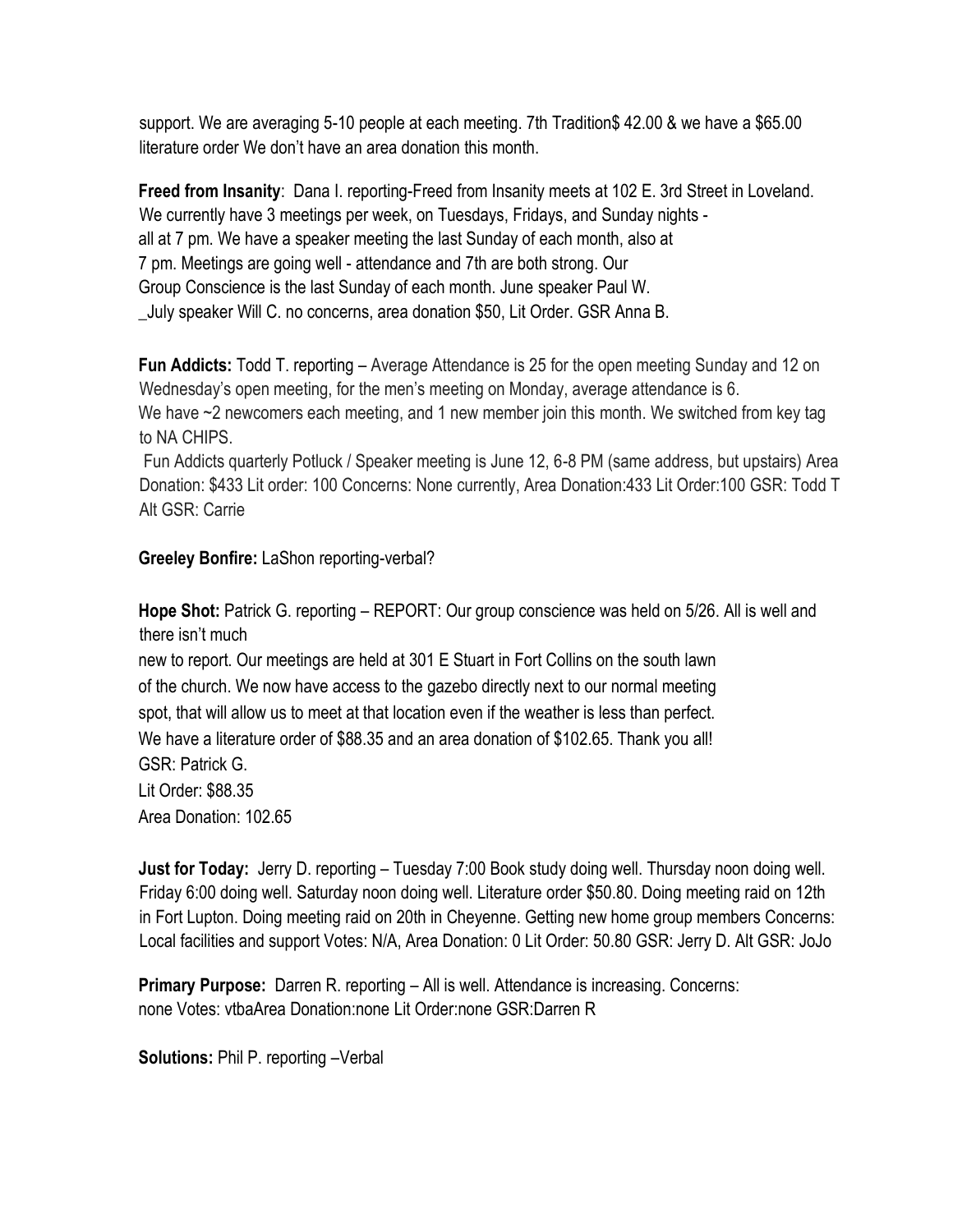**Stairway to Freedom:** Sam H. reporting- Good Morning Off the Wall. Stairway to freedom group meets at 7 pm Wednesday, Thursday and Saturday at 3448 N Taft Ave in Loveland, our new Wednesday night meeting could use support. Our One Year Celebration will be July 2nd, 2022, the doors will open at 4 pm for fun and fellowship. The main dish will be provided, please bring a dish to share for the potluck. The speakers will be Sam H at 5:30 and Karl W at 7 pm. All of the details for the event are on the OTW website under upcoming events. We do not have an area donation this month or a literature order. Thank You Concerns: None Votes: Area Donation: None at this time Lit Order: None GSR: Sam Alt

**Swag'd Out**: Kenny H. reporting – We continue to meet every Tuesday at 2700 South Lemay Ave at 7pm in the dining room and every Sunday at Rolland Moore Park at the gazebo by the playground at 12pm our Tuesday meeting is averaging 30 addicts and our Sunday meeting is averaging 15-20 addicts we forgot to place our \$4.80 lit order last month this month we have a \$39.50 lit order totaling \$44.30 which we already submitted to Dave we have an area donation of \$30 and paid or rent for the month of June starting in June we are bringing back Birthday Bash which will be the last Tuesday of every month. Concerns/A, Votes: N/A, Area Donation: \$30, Lit Order 44.30, Kenny H.

**Steps and Traditions Roulette:** Caity L**/**Kendra W. reporting – Steps & Traditions meets every Thursday at 6:46 pm. We meet at 2700 S Lemay Ave in Fort Collins. Every third Thursday we begin our meetings with a 15-minute speaker. Our average attendance is 13-14. We are donating \$52 to ASC. No concerns/votes, Area donation of 52, no lit order

**When at The End of The Road:** Michael R. reporting – verbal?

**Inactive groups:** Dead Without it, No Matter What!, New Hope, New Horizons. Meeting in the Park. Windsor Lighthouse

## **Officer Reports:**

**Chair:** Shane R: It is hard to believe that a year has passed, and sometimes it is even harder to believe that only a year that has passed. These have been strange times, indeed. Over the last 2+ years it has been remarkable to watch and participate in the ways Narcotics Anonymous has changed and shifted and adapted to an ever changing landscape. We took meetings online en masse, and kept meetings open and accesseable for any still suffering addict- new comer, old timer and everyone in-between.

We watched new groups form and buck norms to ensure in-person meetings were available by meeting outside, or anywhere they could- reminiscent of the early years of our fellowship in this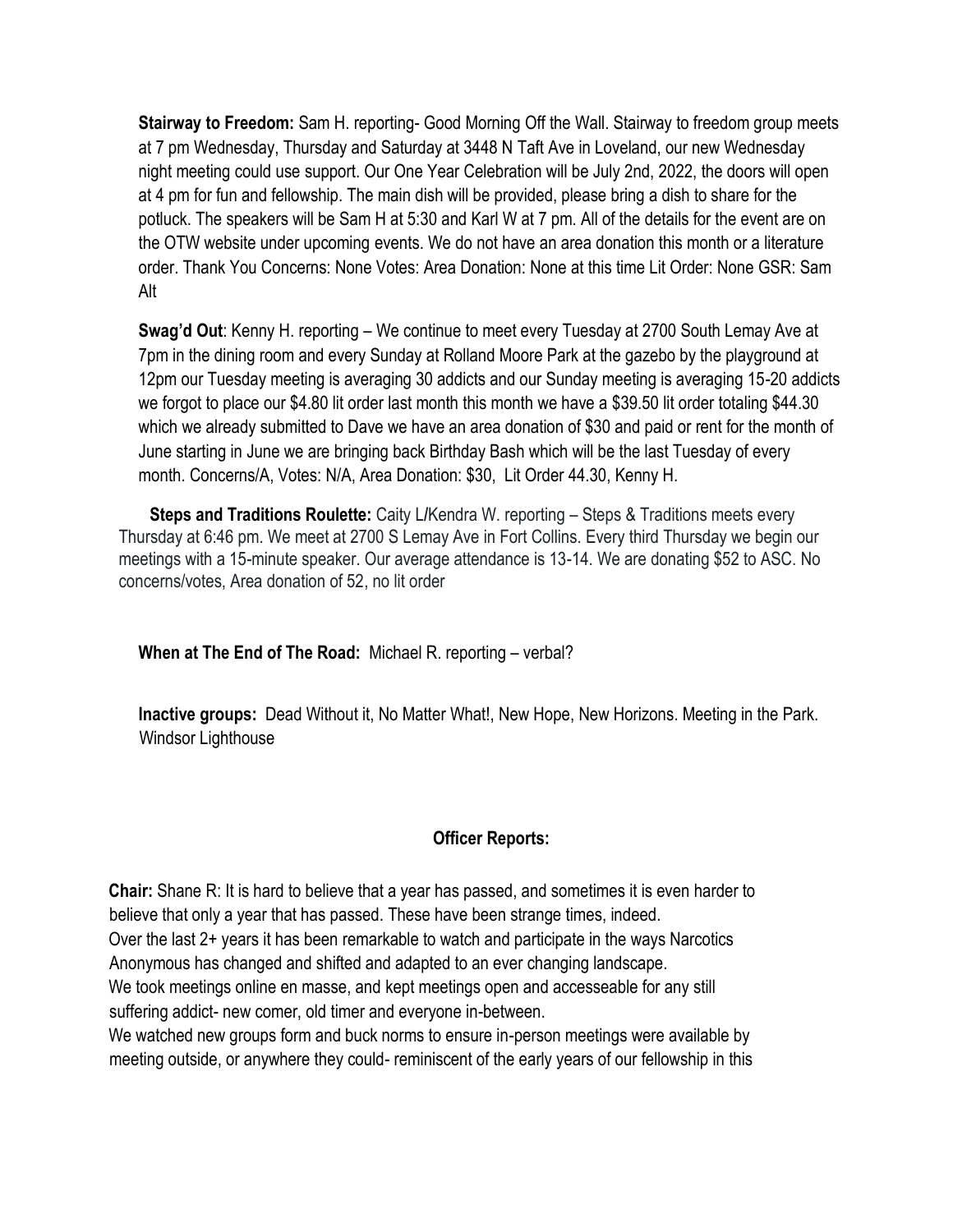country and the reality for Narcotics Anonymous today in other nations where meetings were held no matter what, no matter the cost.

This is the essence of the 12th step and the principle of Unity within Narcotics Anonymous in my opinion.

We practice this principle in all of our affairs, no matter what.

We are there for each other and for the new comer no matter what.

We put principles before personalities no matter what.

We ensure that no addict need ever die from the horrors of addiction no matter what.

On day at a time, one meeting at a time, one addict at a time, together- WE DO RECOVER, no matter what.

What an honor- what a profound privilege- what a BLESSING to be a member of Narcotics Anonymous.

I has also been my pleasure and my honor to serve the Off the Wall Area this past year as the chair of our Area Service Committee.

It has challenged me to grow and to persevere.

It has deepened my relationship with my recovery, with our area, with all of you, and with myself. As I continue to take responsibility for my recovery and my life, both inside and outside the rooms of Narcotics Anonymous I know that it is time to move on and allow another member the privilege to serve in this capacity.

Rotation of service in NA is not only for the health of the fellowship, but for the health of the addict as well.

With the fullest Gratitude I thank you all for the opportunity to be of service, for your involvement, and for your commitment to carrying the message of Narcotics Anonymous in the Off the Wall Area.

In Loving Service, Shane R.

**Vice Chair**: VACANT

# **Treasurer:** Trino F: Good morning ASC

We started the month of May with \$1189.65. We had a total income of \$1165.77. Our total expenses are \$2085.78. We have a closing balance of 269.64. When Lit was ordered Dave was having trouble with the card. He used his personal account to purchase, and I then paid him back \$979.76. When I got on the bank website. I saw that the Lit order did go through the first time. Dave has sent back \$979.76. It will be reflected in July.

I would like to thank the ASC for allowing me to be of service as your Treasurer. This has been a great learning experience for me. I will work with the new Treasurer to set up new signature cards.

IN LOVING SERVICE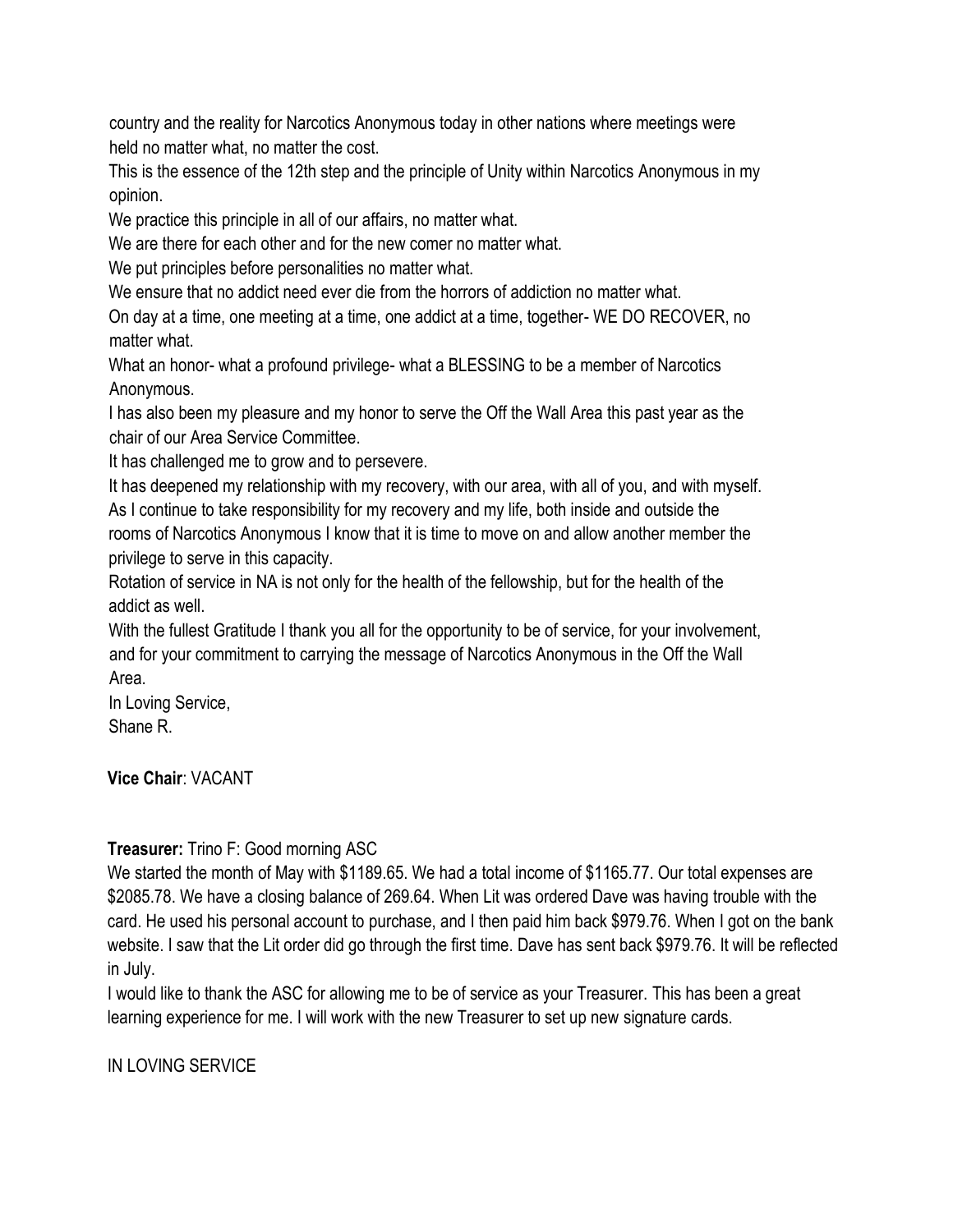Trino F

| <b>May</b>                     |            |  |  |
|--------------------------------|------------|--|--|
| <b>Previous ending Balance</b> | \$1,189.65 |  |  |
| <b>Outstanding checks</b>      | \$0.00     |  |  |
| <b>Variations in costs</b>     | \$0.00     |  |  |
| <b>Available Balance</b>       | \$1,189.65 |  |  |
| <b>Bank Balance</b>            | \$1,189.65 |  |  |

| <b>Donations and Fundraising</b>            |          |                                   |
|---------------------------------------------|----------|-----------------------------------|
| <b>Addicts Seeking Sanity</b>               | \$30.00  | $\star$                           |
| <b>BYO Book</b>                             | \$0.00   |                                   |
| <b>Drug Busters</b>                         | \$35.00  | $\star$                           |
| <b>Earned My Seat</b>                       | \$0.00   |                                   |
| <b>Freed From Insanity</b>                  | \$0.00   |                                   |
| <b>Fun Addicts</b>                          | \$0.00   |                                   |
| <b>Greeley Bonfire</b>                      | \$0.00   |                                   |
| Girls&Gays                                  | \$0.00   |                                   |
| <b>Hope Shot</b>                            | \$0.00   |                                   |
| <b>Just For Today</b>                       | \$0.00   |                                   |
| <b>Meeting in the Park</b>                  | \$0.00   |                                   |
| <b>Mom Breaking the Cycle</b>               | \$39.27  | $\star$                           |
| <b>New Hope</b>                             | \$0.00   |                                   |
| <b>New Horizons</b>                         | \$0.00   |                                   |
| <b>No Matter What</b>                       | \$0.00   |                                   |
| <b>Primary Purpose</b>                      | \$0.00   |                                   |
| <b>Stairway to Freedom</b>                  | \$200.00 | $\star$                           |
| <b>SWAG'D Out</b>                           | \$0.00   |                                   |
| <b>The Solutions Group</b>                  | \$0.00   |                                   |
| <b>Steps and Traditions Roulette \$0.00</b> |          |                                   |
| When At The End Of The Road \$0.00          |          |                                   |
| <b>The Windsor Lighthouse</b>               | \$0.00   |                                   |
| Total 7th                                   | \$304.27 |                                   |
| <b>Activities</b>                           | \$106.00 | $^\star$                          |
| <b>Literature</b>                           | \$497.50 | $\star$                           |
| <b>Merchandise</b>                          | \$0.00   |                                   |
| <b>Miscellaneous</b>                        | \$258.00 | from savings \$200 & \$58.00 cach |
| <b>Square</b>                               | \$0.00   |                                   |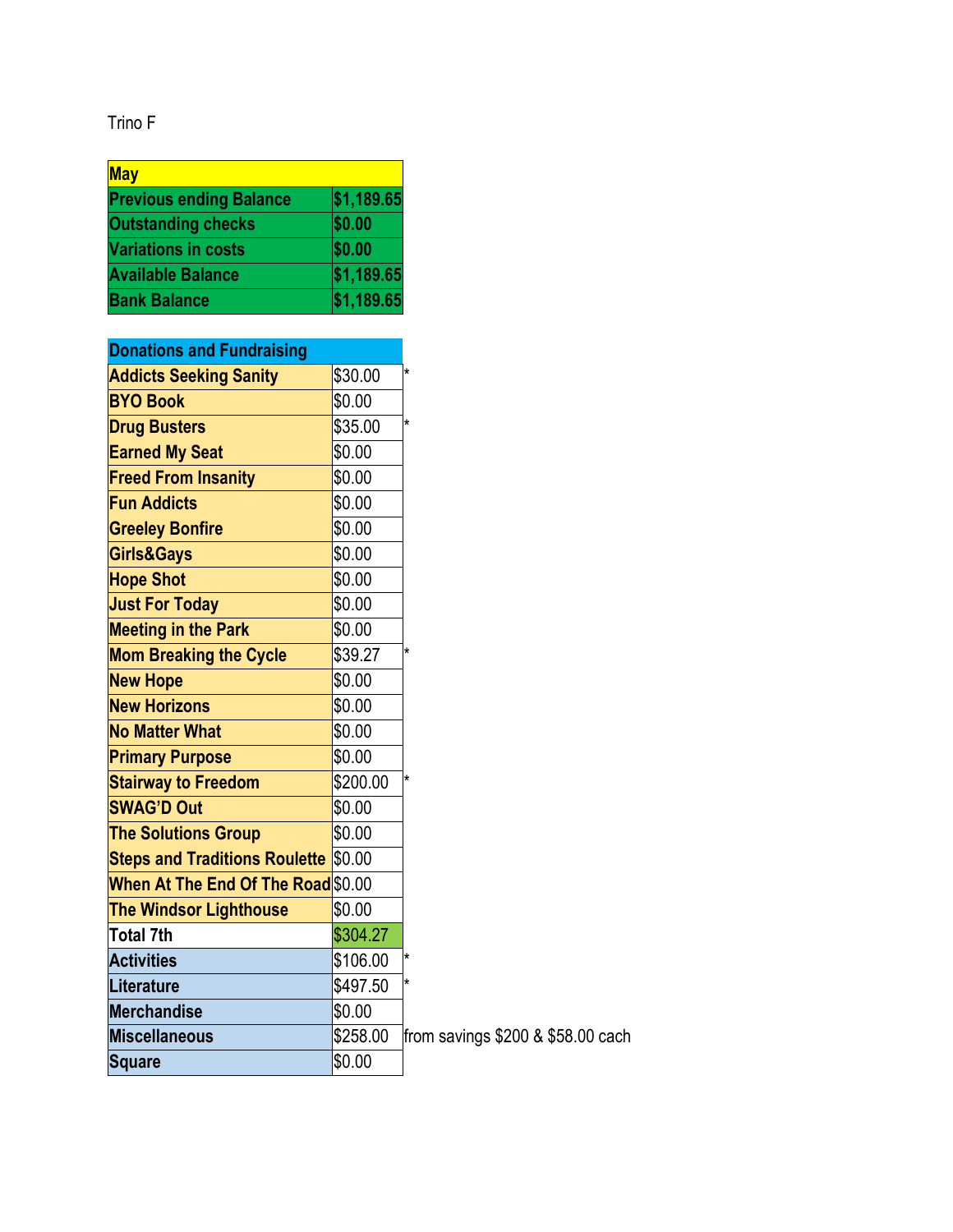| Other income        | \$0.00     |                   |
|---------------------|------------|-------------------|
| <b>TOTAL INCOME</b> | \$1,165.77 |                   |
|                     |            | <b>Literature</b> |
| <b>EXPENSES</b>     |            | From sales        |
| Literature          | \$1,959.52 |                   |

| Literature breakdownllncome | <b>Expense</b> |
|-----------------------------|----------------|
| From sales                  |                |

**Vice Treasurer:** Dana I: Good morning Off The Wall Area… Not much to report this morning…. I checked the PO Box last week – as usual, only 1 lonely piece of mail (Canvas monthly bank statement) and a couple of junk flyers.

Thank you for allowing me to be of service as Assistant Treasurer this past year - I'm looking forward to new service challenges moving forward, should the body vote as such. A big "thank you" to Trino for mentoring me this past year, and for showing me the way.

In Loving Service….

Dana  $\sqrt{2}$ 

**Secretary:** Shell H: I apologize for my absence. I'm sick with COVID and it's not nice. Please remember to send all reports to otwsecretary@gmail.com. We had some issues with the automated for last month-some forms came through and some did not. This month I had far fewer issues with this. This will be my last area for a while since I don't plan to run again. I'm happy to train the next secretary.

**RCM 1:** Lyndsay M. reporting –

**RCM 2:** Dave L. reporting – Good Morning Off the Wall, there is not much new to report. The Colorado region is seeking a vice chair

and also has vacancies for a PR and PI chair. The votes we cast for the CAR/CAT were brought to the world Service Conference and all six motions were carried with consensus support. I have attached a copy of the motions for those that are interested. The ninth annual NA campout is this upcoming weekend in Leadville, the information is all on the off the wall website under upcoming events. The next Colorado regional meeting is July 17 at 10 am.

Thank You Dave L Elections 4/16/2022 CRSCNA Chair-Angie R. CRSCNA Treasurer-Ian D. CRSCNA Secretary-Niki C. CNAC Member at Large-Jay M. CRRMCO Secretary-Jonathan F. CRSCNA Open Positions, please bring this back to your groups CRSCNA Vice Chair-OPEN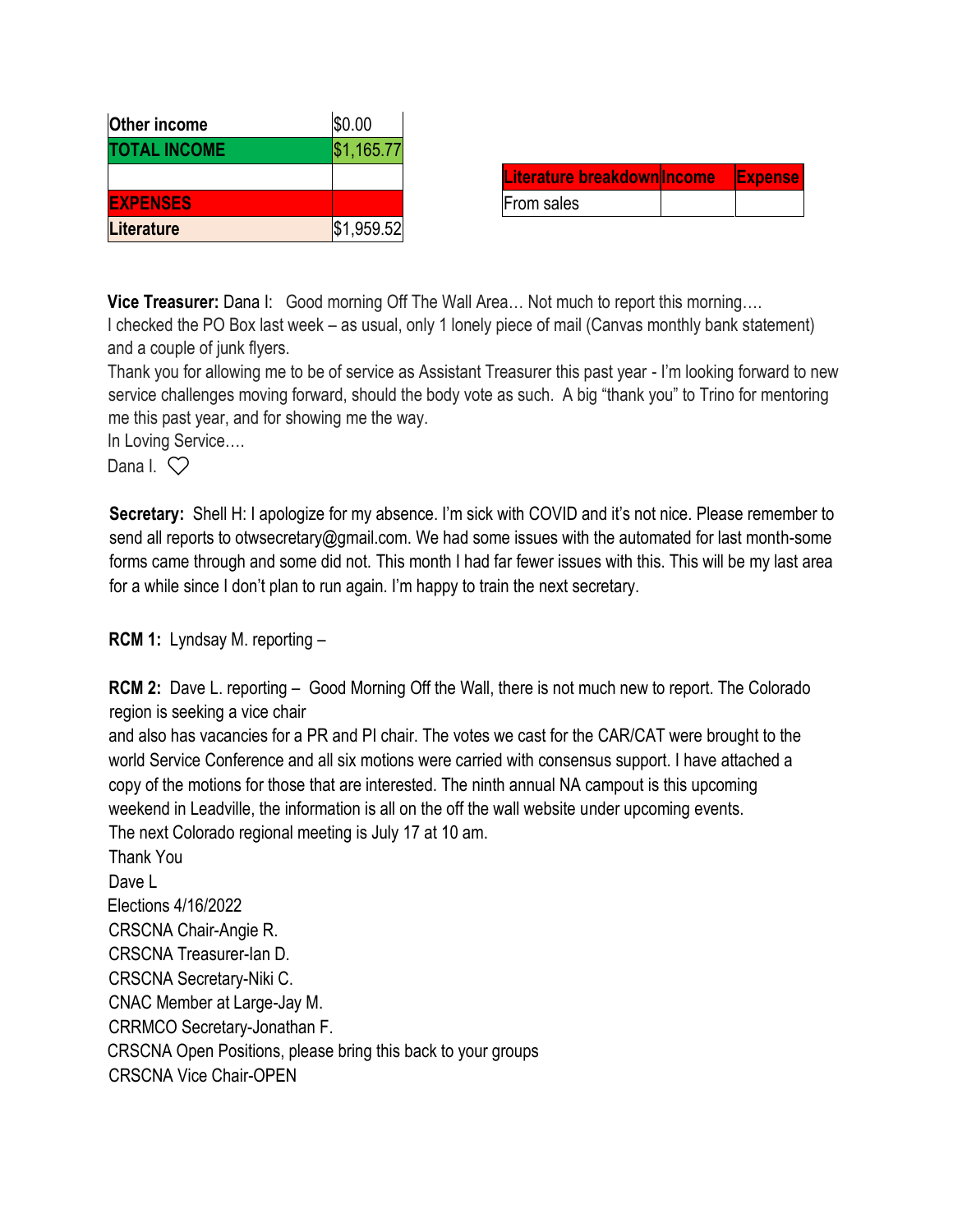CRRMCO Treasurer-OPEN CRSCNA PR Chair – position is open for over a year CRSCNA PI Chair – position is open for over 2 years Colorado Regional Virtual Zoom™ Meeting Time: July 17, 2022 @ 10:00 AM Mountain Time (US and Canada) https://us02web.zoom.us/j/85742959178?pwd=MjI1R2FPN1kyYkdWN3Zxdis3eUEwUT09 Meeting ID: 857 4295 9178 Passcode: CRSCNA

#### **Subcommittee Reports:**

**CRCNA Liaison:** Ty G. reporting- Fun and entertainment chair open mainly for the event it self contact threw crcna wedsite -events in off the wall area if they would be willing to coordinate with me or registration and merch for crcna to set up a table at the events -need speakers for event and workshops please contact me so I can pass it along

-hospitality sigh up being launched soon

- old business the 50 or books are safe and being reused they still need more originally they had 2 years due to covid. I will be the contact to get books

-T-shirt's I will take and if there are extras it will go to silent auction

**Activities**: Amy J. reporting – Met with 5 in attendance at 9:30 am. On Zoom and in person.

Old business: Not much to discuss, some notes were passed on from

previous activities chair from end of February 2022. Upcoming speaker

jam events were mentioned in the notes, but no dates were set, no

speakers or facilities have been booked by previous committee.

Consensus is to move on to summer appropriate outdoor events at this

time.

Many upcoming events - see

web: https://www.otwna.org/upcoming\_events/

Discussed Windsor Lake event, must meet 60 day

announcement guideline which was on date of announcement.

Since no area in July, request for funds for Windsor Lake event pavilion

rent and food will be made at June ASC.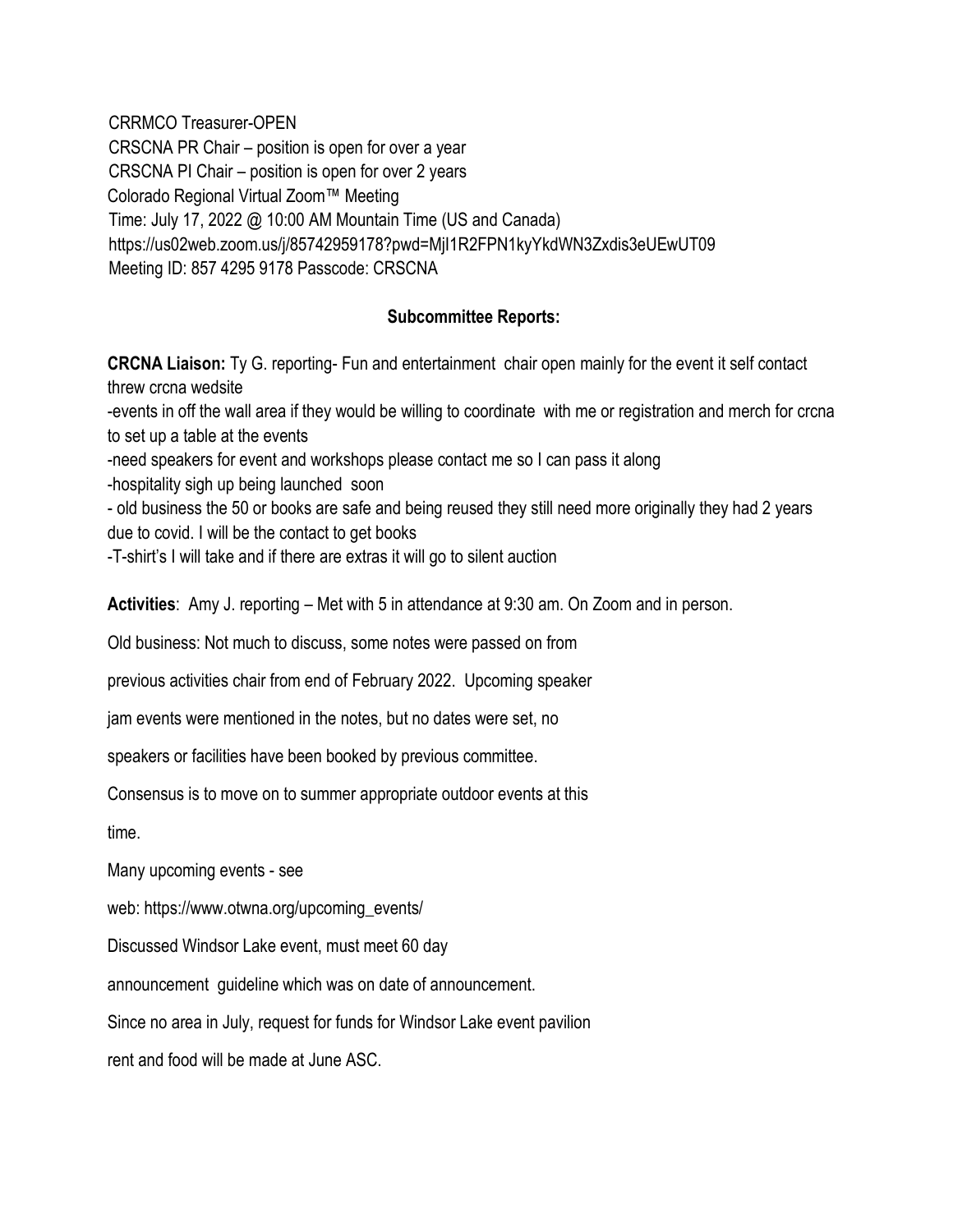Requesting \$200/month budget for this committee.

Meeting closed at 10:00 am.

**Hospitals & Institutions:** Sarah D. reporting – Vice Chair and Secretary positions are still open. Also need panel members willing to take the message behind the walls in hospitals and institutions. Concerns: Please bring it back to your groups GSR's Votes: N/A Area Donation: N/A Lit Order: \$37.00 already sent to Dave A- Lit

**Public Information:** Sohail H.: PI Subcommittee Report

5.28.2022

10:00 AM -

Attendance: Sohail H. (Chair), Steve D. (Phoneline), Jesse (Webservant), Karl W.

Chair Report

- Received a replenishment of posters (50 more 8x11 and 50 more 11x19)

- Meeting Lists are becoming a bit more expensive as Copy Shoppe now charging for tri-fold which increases price by \$12.

- Will attend June 4th Service Carnival in Denver CO.

**Phoneline** 

31 phone calls in last month

Giving numbers to other members is a good practice as long as members are okay with phone numbers being given.

- Add a 12 step phone list that people who people who call phoneline can call.

Literature (From James Via Email)

I made rounds in Loveland on the 10th of May and Fort Collins on the 11th of May. I will follow up on Greeley next month as we have so little literature that moves from the facilities there. I am requesting \$14.50 in literature. Thank you

Webservant:

- Making meeting changes as needed now that Meetings are moving outside with the weather warming up.

- Events being added and members are utilizing website to announce events.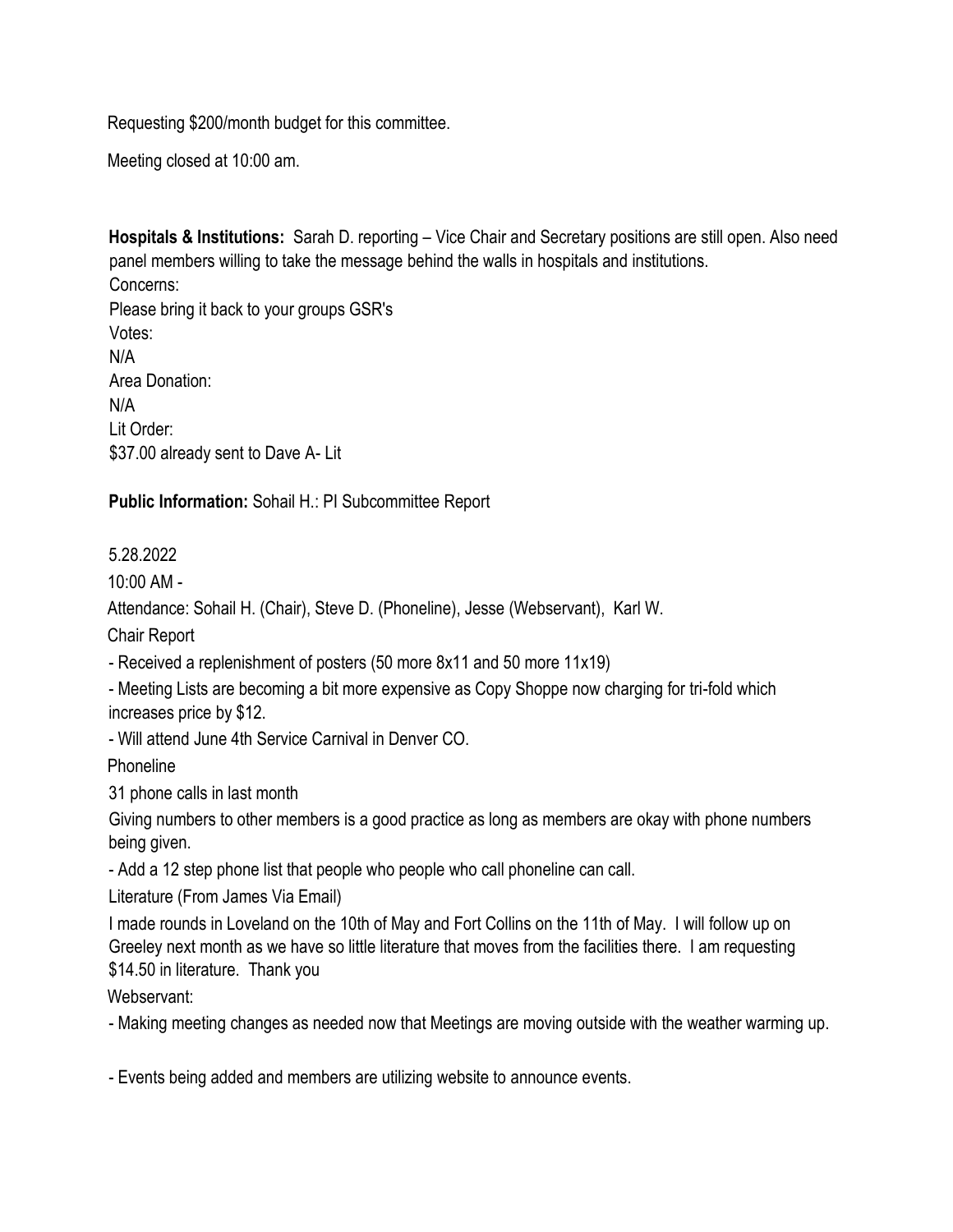- Some issues when sending forms to Area Secretary but cannot see where the errors occur.

New Business: Budget: Lit: \$30 / month Meeting List: \$55 / month Supplies (Replenishment of Posters, Cards) : \$20 / month City Specific Poster Drive - June 11th. (Fort Collins - Jesse) (Greeley - Sohail) (Loveland - TBD) Needed to end meeting early as Chair became sick. Will coordinate with PI Subcommittee later on Posterj Drive.

**Merchandise:** Patrick G. reporting – The subcommittee met in-person and on Zoom last Saturday. We collected and deposited the money collected from this month's sales. We made a deposit of \$725 at Canvas Credit Union. That's the original \$600 disbursement plus \$125 for our area. We still have a few shirts left that we would like to sell at cost this month just to get them out there. We decided on a logo for the fall round of merch, and also discussed a plan so ensure that we have plenty of merch to sell at CRCNA this year. We will have that plan solidified by the next ASC. Chair: Patrick G. Co-Chair: Jeremiah J.

**Literature**: Dave A. reporting – Orders are ready for Hope Shot, Freed From Insanity, Swagg'd Out and WATEOTR so arrangements will be made for delivery or pick up. Fun Addicts asked to purchase chips instead of tags so a new order form will be sent to the web servant for posting including that item. Fun Addicts also asked me to purchase several gift versions of books to use for the raffles at their potlucks. Working with Earned My Seat on how to use the order form. Maurice ordered 8 seven year medallions and those need to be delivered. Even though we don't have an ASC in July I expect groups to continue ordering lit monthly. It has been my great pleasure to have served as Literature Chair for the past year and look forward to the coming year. It can be a challenge to keep the necessary literature on hand but groups have been very understanding if they have to wait for lit to show up.

## **Elections:**

**ASC Treasurer:** Dana I.-Congratulations!!!! ✨